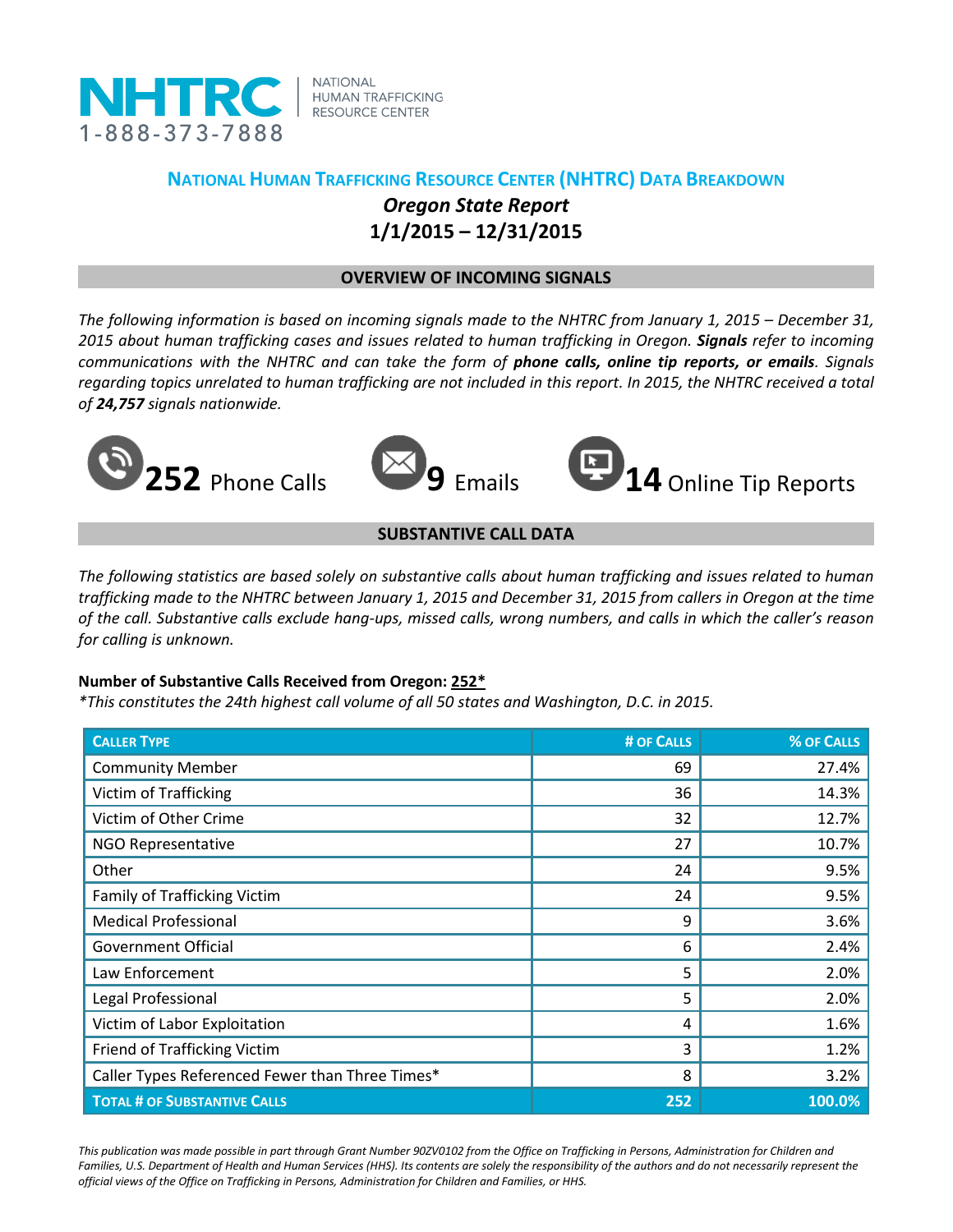

*\*To protect the identity of the people we serve, the NHTRC does not disclose exact statistics related to venues, industries, victim information or caller information referenced fewer than three times.* 

| <b>HOW DID CALLER FIND NHTRC (WHERE KNOWN)</b>         | # OF CALLS | % OF CALLS |
|--------------------------------------------------------|------------|------------|
| Internet-Web Search                                    | 17         | 45.9%      |
| Television                                             |            | 18.9%      |
| Polaris                                                | 3          | 8.1%       |
| Referral                                               | 2          | 5.4%       |
| Billboard                                              | 2          | 5.4%       |
| Word of Mouth                                          | 2          | 5.4%       |
| Film                                                   |            | 2.7%       |
| Department of State Know Your Rights Pamphlet          |            | 2.7%       |
| Awareness Campaign                                     |            | 2.7%       |
| Newspaper-Magazine                                     |            | 2.7%       |
| TOTAL # OF CALLS WHERE HOW CALLER FOUND NHTRC IS KNOWN | 37         | 100.0%     |

#### **HUMAN TRAFFICKING CASE DATA**

*Each request submitted to the hotline is evaluated for evidence of potential human trafficking. In Oregon, a total of 56 unique cases (incidents) of potential human trafficking were reported to the hotline.*

| <b>PRIMARY REASON FOR CONTACTING THE NHTRC</b> | # OF CASES | <b>% OF CASES</b> |
|------------------------------------------------|------------|-------------------|
| Report a Trafficking Tip                       | 32         | $57.1\%$          |
| <b>Access Service Referrals</b>                | 16         | 28.6%             |
| <b>Request Crisis Assistance</b>               |            | 14.3%             |
| <b>TOTAL # OF CASES</b>                        | 56         | 100.0%            |

*\*In some instances, an individual who is aware of a specific situation of potential trafficking may contact the NHTRC for general information about human trafficking or to learn more about services available to trafficking victims. In other instances, service providers or law enforcement working with a victim of trafficking may contact the NHTRC for technical assistance.* 

| <b>VENUE/INDUSTRY OF POTENTIAL TRAFFICKING</b>    | <b># OF CASES</b> | <b>% OF CASES</b> |
|---------------------------------------------------|-------------------|-------------------|
| <b>Sex</b>                                        | 44                | 78.6%             |
| Online Ad, Venue Not Specified*                   | 6                 | 10.7%             |
| Hotel/Motel-Based                                 | 4                 | 7.1%              |
| Street-Based                                      | 3                 | 5.4%              |
| Pornography                                       | 3                 | 5.4%              |
| Venues Referenced in Fewer than Three Cases**     | 4                 | 7.1%              |
| Venue Not Specified                               | 24                | 42.9%             |
| Labor                                             | 8                 | 14.3%             |
| <b>Traveling Sales Crew</b>                       | 4                 | 7.1%              |
| Industries Referenced in Fewer than Three Cases** | 4                 | 7.1%              |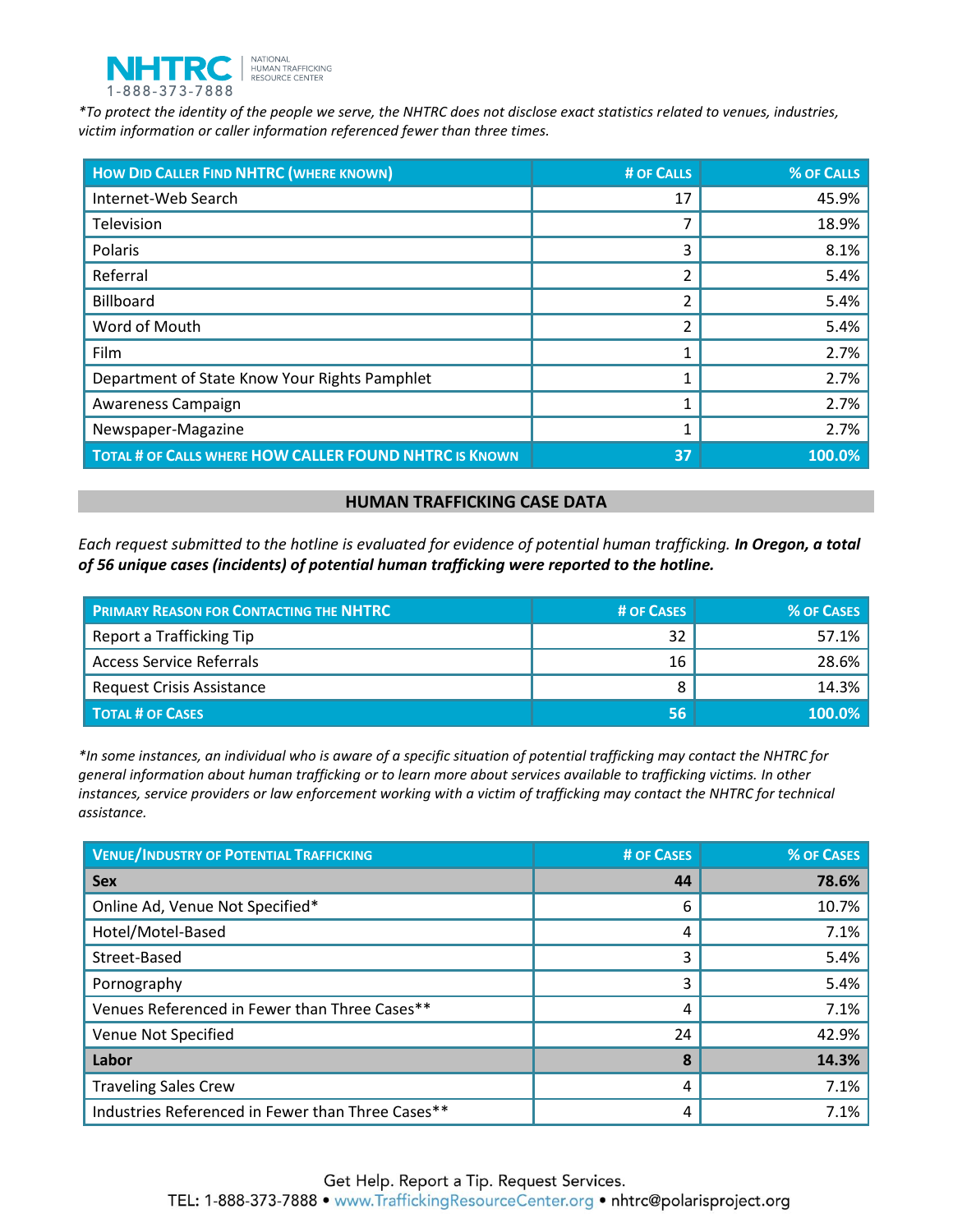

| Sex & Labor                                          |     | 1.8%      |
|------------------------------------------------------|-----|-----------|
| Type of Potential Trafficking Other/Not Specified*** |     | 5.4%      |
| <b>TOTAL # OF POTENTIAL TRAFFICKING CASES</b>        | 56' | $100.0\%$ |

*\*These cases typically involve reports of sex trafficking in which an individual is advertised for commercial sex online but the venue of the sex act is unknown or not specified.*

*\*\*To protect the identity of the people we serve, the NHTRC does not disclose exact statistics related to venues, industries, victim information or caller information referenced fewer than three times.* 

*\*\*\*This typically occurs when a law enforcement agent or service provider contacts the NHTRC for resources and referrals but does not disclose details about the trafficking situation due to confidentiality. This category also includes cases in which the person reporting the information references human trafficking but does not provide further detail regarding the presence of labor or commercial sex. These cases are often submitted to the NHTRC through anonymous online tip reports.*

| <b>VICTIM DEMOGRAPHICS* (LABOR TRAFFICKING CASES)</b> | # OF CASES         | % OF CASES                         |
|-------------------------------------------------------|--------------------|------------------------------------|
| Adults                                                | 6                  | 75.0%                              |
| <b>Minors</b>                                         | Fewer than Three** | N/A                                |
| Females                                               |                    | 87.5%                              |
| Males                                                 | Fewer than Three** | N/A                                |
| <b>Transgender Females</b>                            |                    | 0.0%                               |
| <b>Transgender Males</b>                              |                    | 0.0%                               |
| Gender Non-Conforming Individuals                     | 0                  | 0.0%                               |
| US Citizens/Legal Permanent Residents                 | 3                  | 37.5%                              |
| <b>Foreign Nationals</b>                              | 5                  | 62.5%                              |
|                                                       |                    | <b>NON-CUMULATIVE</b> <sup>*</sup> |

*\*These statistics are non-cumulative. Cases may involve multiple victims and include female, male, transgender and gender non-conforming individuals, foreign nationals and U.S. citizens, adults and minors. In some cases, demographic information is not reported. This table shows the number of cases referencing each demographic and not the number of individual victims. \*\*To protect the identity of the people we serve, the NHTRC does not disclose exact statistics related to venues, industries, victim information or caller information referenced fewer than three times.* 

| <b>VICTIM DEMOGRAPHICS* (SEX TRAFFICKING CASES)</b> | # OF CASES         | % OF CASES              |
|-----------------------------------------------------|--------------------|-------------------------|
| Adults                                              | 32                 | 72.7%                   |
| <b>Minors</b>                                       | 11                 | 25.0%                   |
| Females                                             | 42                 | 95.5%                   |
| Males                                               | 0                  | 0.0%                    |
| <b>Transgender Females</b>                          | Fewer than Three** | N/A                     |
| <b>Transgender Males</b>                            |                    | 0.0%                    |
| Gender Non-Conforming Individuals                   | Fewer than Three** | N/A                     |
| US Citizens/Legal Permanent Residents               | 18                 | 40.9%                   |
| <b>Foreign Nationals</b>                            | 0                  | 0.0%                    |
|                                                     |                    | <b>NON-CUMULATIVE</b> * |

*\*These statistics are non-cumulative. Cases may involve multiple victims and include female, male, transgender and gender non-conforming individuals, foreign nationals and U.S. citizens, adults and minors. In some cases, demographic information is not reported. This table shows the number of cases referencing each demographic and not the number of individual victims.*